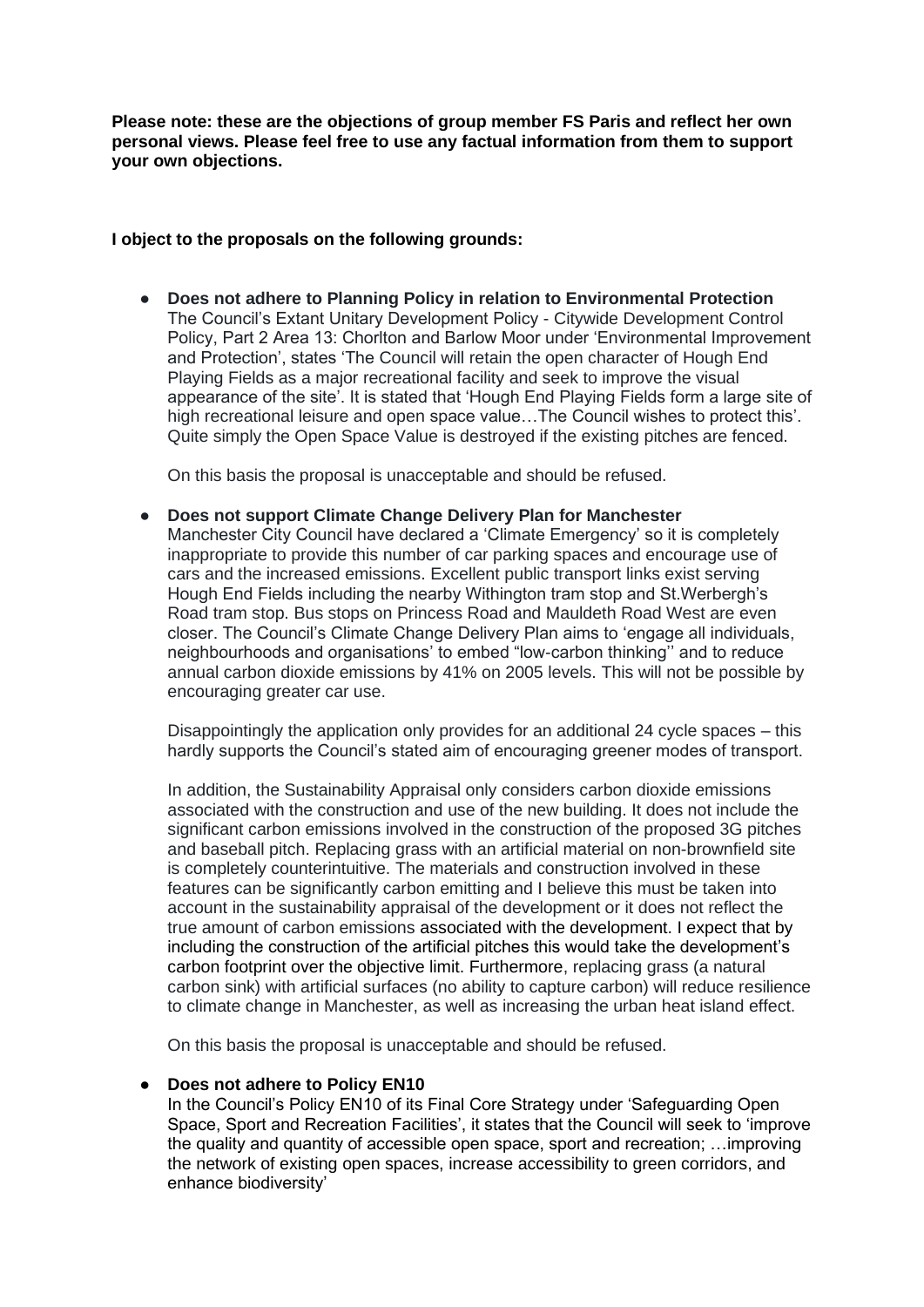The ecological report says the greenspace is 'low value for wildlife'. However, the report failed to consider the essential role of Hough End as a 'green corridor' (which Manchester City Council says it is committed to providing, according to its Citywide Open Spaces Sport and Recreation Study). Reducing and fragmenting Hough End Fields by developing on it further and fencing off areas, will reduce the area's value and use as a 'green corridor' and poses a risk to biodiversity. This includes key protected species (e.g. RSPB red listed starlings and swifts) that use and migrate to and between Hough End and other nearby green spaces. In addition, loss of such greenspace reduces ability to mitigate effects of climate change in Manchester and reduces the ability of the land to capture and store carbon.

Policy EN10, states that development proposals on existing open spaces and sport and recreational facilities (e.g. Hough End) will only be permitted where 'equivalent or better replacement open space, sport or recreation facilities will be provided in the local area'. It also states that only proposals on existing open space will be considered if the development 'will be ancillary to the open space, sport or recreation facility and complement the use or character'. The applicant's proposals actually reduce the amount of open space and reduce the recreation facilities on the site. There is a loss of any youth sized pitches and the existing use and character of Hough End Open Space should be maintained as open, accessible to all playing fields and not fenced pitches where access is restricted to only those able to pay.

On this basis the proposal is unacceptable and should be refused,

# ● **Does not adhere to Policy EN15**

In Policy EN15 'Biodiversity and Geological Conservation', it states that the council will maintain or enhance sites with protected and priority species, as listed in Manchester's Biodiversity Strategy. One such species is the Pipistrelle bat. The proposed development would have a negative on this animal. Pipistrelle bats have been recorded near Hough End and bats forage on site. They are legally protected as 'Schedule 5 animals'. The Bat Survey included within the application was carried out in March when any bats in the area would be in hibernation. Consideration of the application should be delayed until such time as a full bat survey can be carried out. Bats may use the existing vacant changing rooms as this is just the type of structure that is attractive to roosting bats. Any bats on the site would also be negatively impacted by the proposal to install high powered flood lights to much of the area (see below under 'Effect of Floodlights').

On this basis the proposal is unacceptable and should be refused.

# ● **Does not adhere to Manchester's Biodiversity Strategy - negative effects on protected and priority species**

The ecological survey was carried out in March 2021 when certain legally protected species – e.g migrating birds such as swifts – would not be located on the site, yet they are present during spring and summer months, foraging on site. Furthermore RSPB red listed starlings feed and nest on site. In addition, hedgehogs are also present on site. Hedgehogs are a 'species of principal importance' and are listed in Manchester's Biodiversity Strategy as requiring 'conservation work to stabilise and increase their numbers'. However, the proposed development would have negative effects on their numbers as nesting, hibernating and feeding ground would be destroyed. Hedgehogs would not have been detected in the survey that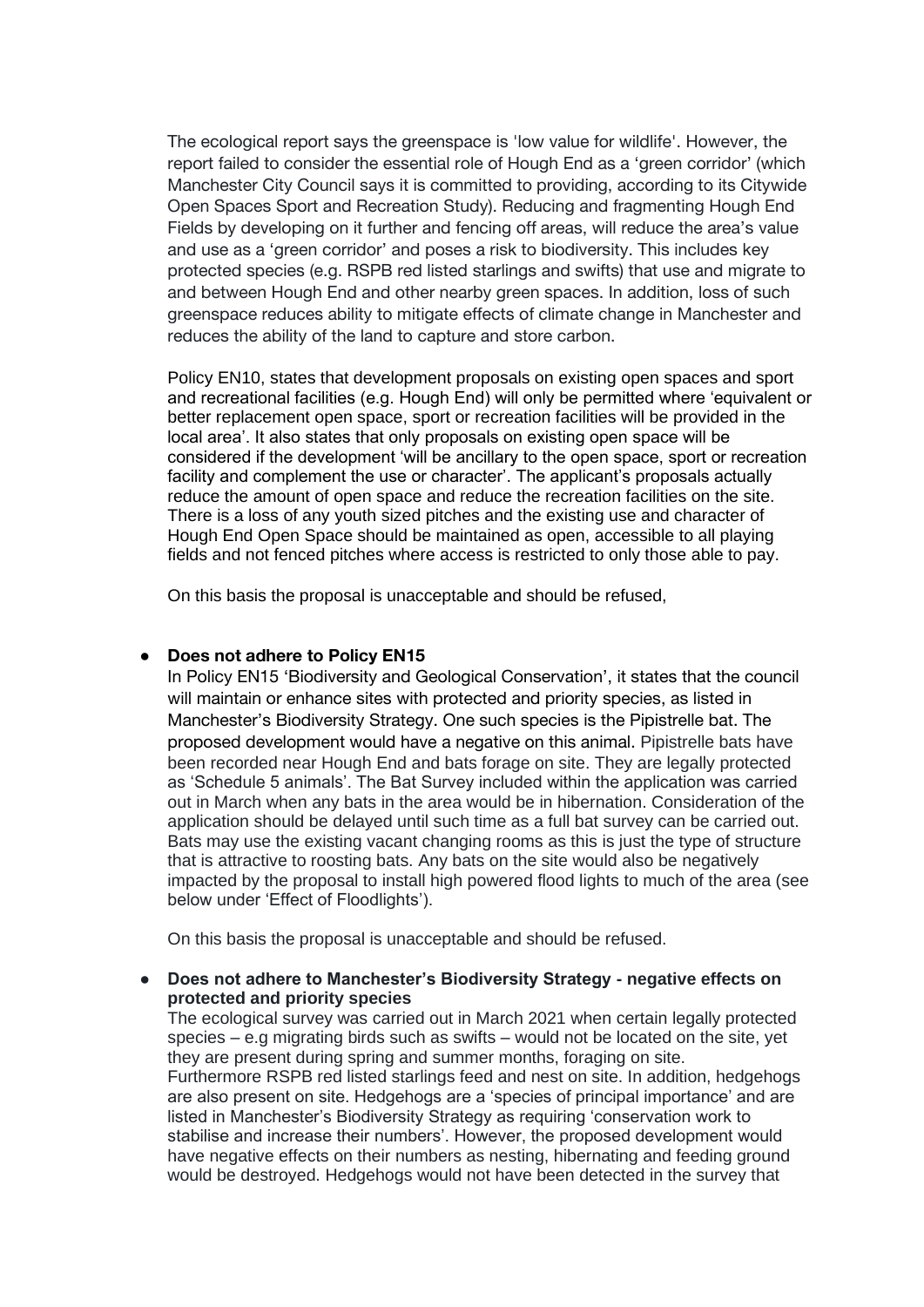was done in March 2021 as they would still have been hibernating at this point. The ecological survey is inadequate and consideration of the application should be delayed until such time as a full ecological survey can be carried out. The proposals also state that "dense vegetation" will be removed from the site (Demolition Plan, Planning Statement for the Softball Court) and this is exactly the type of vegetation that is essential for protected and priority species.

On this basis the proposal is unacceptable and should be refused.

## ● **Does not comply with Parking Standards within the Core Strategy**

The Transport Statement states that to comply with Planning Policy a maximum of 67 additional spaces should be provided as part of the application. It is stated that 100 additional overspill spaces are provided as part of the application. This cannot in any way comply with the Council's stated Planning Policy and defining these spaces as "overspill" should not mean that these are dealt with differently to a normal car parking space. By allowing these overspill car parking spaces, this will mean it is still a breach of the Policy which states that 67 additional spaces is a MAXIMUM. In total 167 spaces are proposed as part of this application and within the submission pack the applicant themselves refers to this as "a vast number of car parking spaces". This does not comply with Planning Policy and on this basis the proposal is unacceptable and should be refused.

Despite proposing to increase the car parking spaces from 196 existing to 363 proposed, the application still maintains that a single point of access off Princess Parkway is sufficient for this number of cars, potentially all arriving at the same time. In reality this number of cars would not only cause congestion within the carpark but also cause cars to queue along the main road waiting to access the site. A single point of access is insufficient for managing a carpark of this size and a full Traffic Impact Assessment should be carried out if it is anticipated that this number of cars, plus drop off coaches will be accessing the site at any one time.

On this basis the proposal is unacceptable and should be refused.

# ● **Reduction of open space**

The Open Space Assessment identifies that the proposed development would reduce the current open space at Hough End Fields due to the increased car parking hardstanding and the footprint of the new building extension. Although this is stated as a "small reduction", any reduction in open space is unacceptable. It is not clear how the 0.1h reduction calculation has been derived and the applicant should provide details of this to allow full public scrutiny.

In any event this reduction in open space is unacceptable.

Furthermore, there is a proposed reduction in the number of football pitches - all of which are identified as adult pitches - with no provision for children's pitches (as there currently is). The suggestion that this development would promote grassroots football among children is, therefore, unconvincing.

On this basis the proposal is unacceptable and should be refused.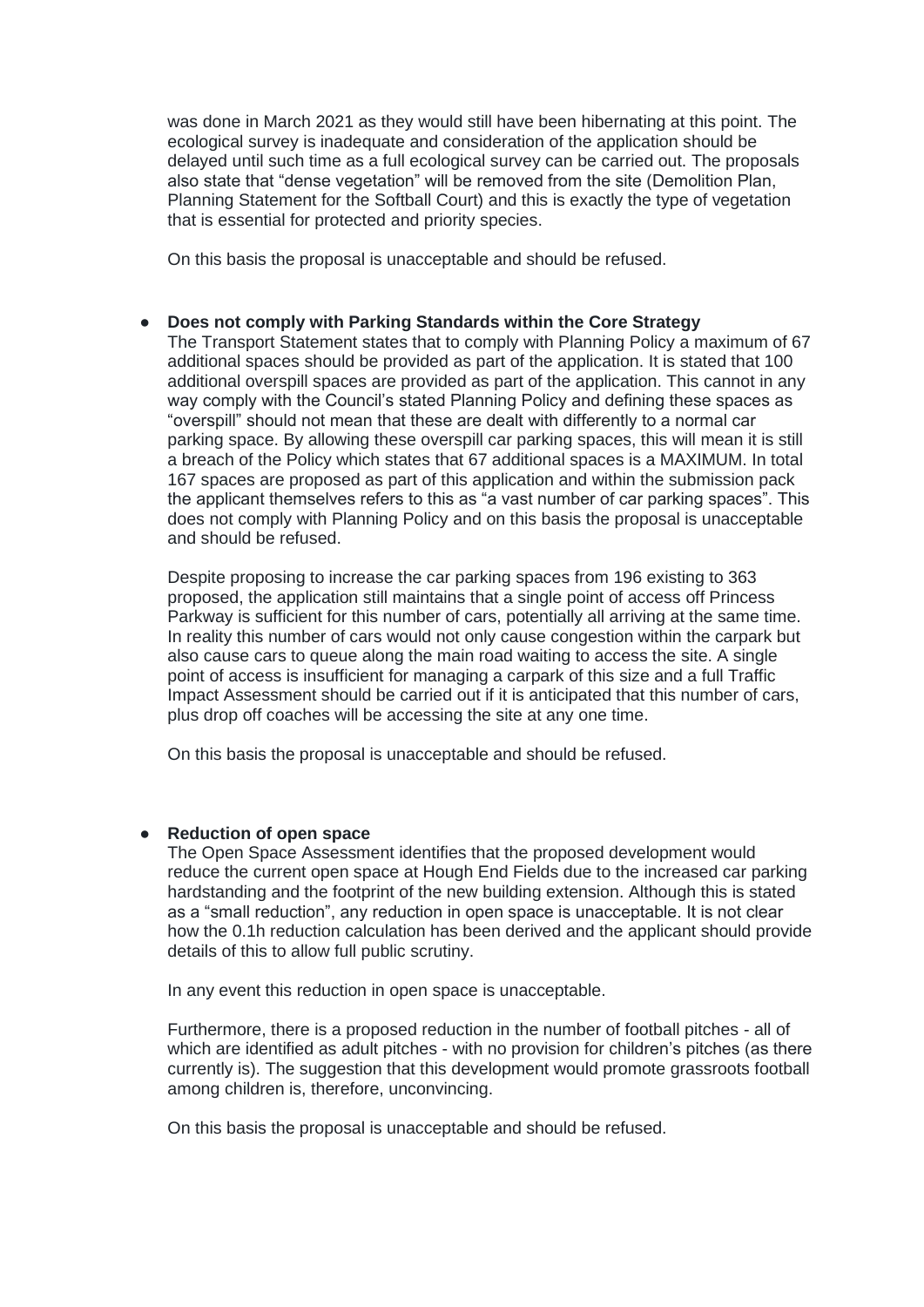# **Effects on Rights of Way**

The planning application claims that no Rights of Way would need to be extinguished as part of the proposal. However, fencing the football areas would potentially affect existing Rights of Way established by dog walkers and others crossing the area, if these pitches are to be locked. We believe that as the area is designated as "Open Space" a public right of way has been established across the entire site. In addition the extension to the existing leisure centre seeks to build across an established public right of way, currently running along the front entrance to the centre and out to the fields and on this basis the proposal is unacceptable and should be refused.

# ● **Inadequate Statement of Community Involvement.**

It is naïve and arrogant of the applicant to fail to adopt a best practice community engagement strategy for this project. An enormous contingent of the local community use the Hough End Playing Fields on either a formal or informal basis and absolutely no effort has been made for the applicant to engage with interested parties as part of the development process. This is entirely unacceptable. The applicant seems to believe that having internal meetings with MCC colleagues and interested parties as stated within the SCI section of the planning report is sufficient to satisfy any requirement to consult with the local community. The level of concern and objection amongst local residents clearly evidences that this is misguided.

The local community are clearly very keen to engage on this proposal and the application should be refused to allow full consideration and review of the local communities' views given the value of this space.

MCC have a duty to exercise "Open Government" and the failure to properly engage with the local community on this proposal is a failure in this duty.

On this basis the proposal is unacceptable and should be refused.

● **Current provision meets demand – unnecessary development**  There is no current need for the proposal. The report from the Strategic Director (Neighbourhoods) on MCC's Capital Strategy for Leisure Facilities (Jan 2020) 'informed members that leisure provision was currently sufficient to meet demand['https://democracy.manchester.gov.uk/ieListDocuments.aspx?CId=149&MID](https://democracy.manchester.gov.uk/ieListDocuments.aspx?CId=149&MID=584#AI4137)  $=584#Al4137$ 

On this basis the proposal is unacceptable and should be refused.

# ● **Breach of Restrictive Covenant**

Hough End was originally given to Manchester City Council by Lord Egerton and a Restrictive Covenant placed on the Title of the land "not to use or permit to be used this area for any purpose other than as an open space and recreational ground for the free use of the public". This is especially relevant as by fencing the area, it's likely you will be charging for use and reducing the public open space. As the Covenant is in favour of the public ie. free use, any breach of this Covenant should presumably compensate "the public" for loss of free rights over the area.

On this basis the proposal is unacceptable and should be refused.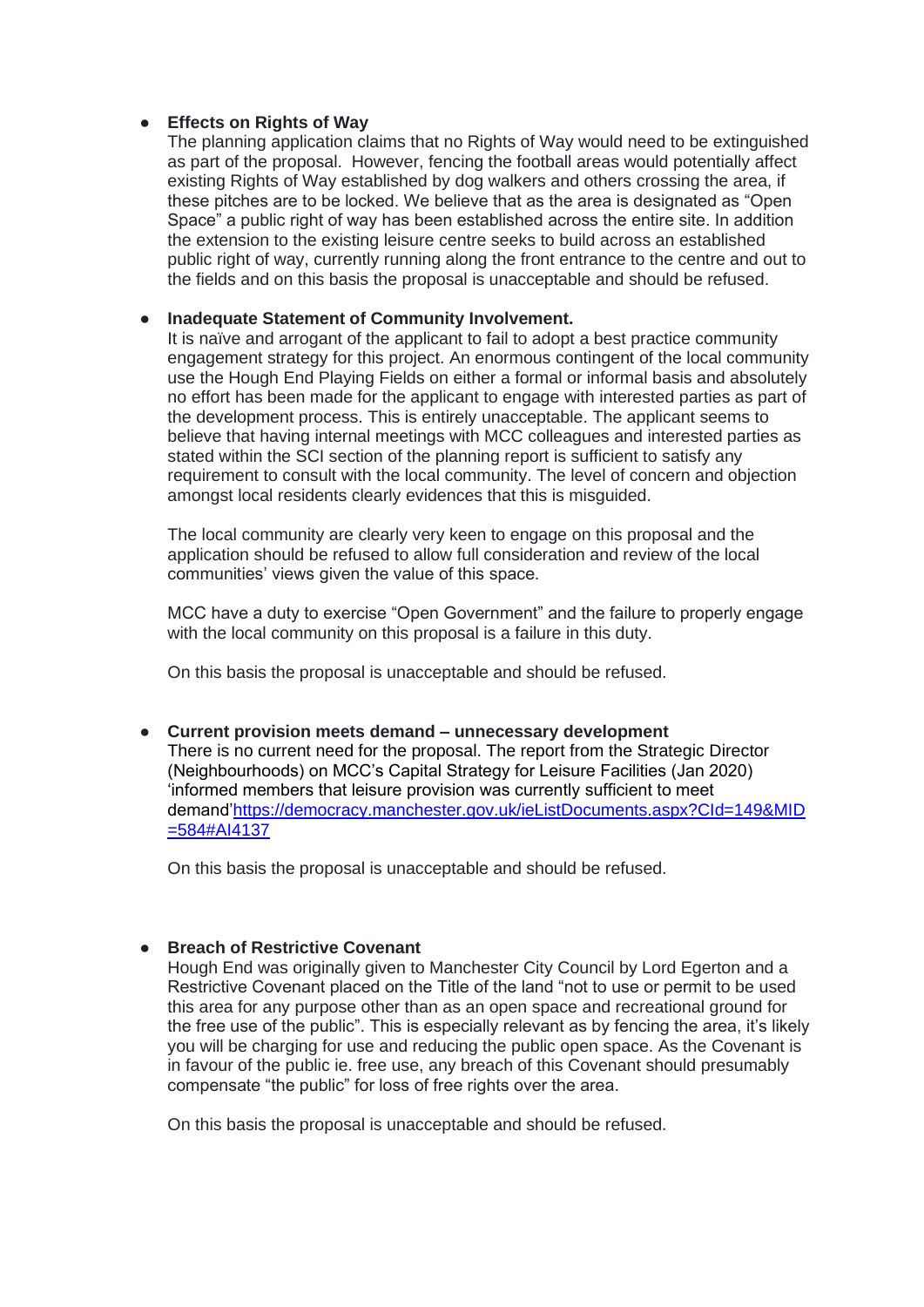#### ● **Reduction in air quality**

In the Air Quality assessment document, they state the IAQM (International Air Quality Management) threshold for development-generated LDVs (light duty vehicles ie. cars) is 'expected to be exceeded'. Manchester City Council itself say on their website: Nitrogen dioxide levels are particularly high in the city centre and close to busy roads. Princess Road is one of the main routes into Manchester and extremely busy, as local residents know. Proposing to increase the amount of car parking on the site can only make air quality within the area worse, impacting on the health of those using the site for sport but also those within the local area.

On this basis an increase in car parking is unacceptable and the proposal is unacceptable and should be refused.

#### ● **Increased risk of flooding**

Part of Hough End is included within Flood Zone 2 (in the Environment Agency's flood risk assessment for the area). Although not included within the red line boundary of this site, this area is adjacent and the impact of the proposals ie extensive hardstanding for car parking, as well as artificial surface areas for pitches, adjacent to this area will put additional pressure the area and on Chorlton Brook which runs along the north of the site, as a result of rain water run-off. The last year has seen significant flooding within the local area and year on year as a result of climate change this is expected to intensify.

The proposal will increase the likelihood of this and on this basis is unacceptable and should be refused.

# ● **Effect of floodlights**

The plans claim there would be no impact of the flood lighting or fencing on wildlife; however, this is not correct. There are bats on site which forage at Hough End. Bats are legally protected as Schedule 5 species and both their foraging and roosting behaviour are known to be negatively affected by floodlights. Floodlights would also impact on adjacent residents as the proposed development has its hours of opening until 10pm. Such bright lights until this time would disturb and disrupt residents' sleep, causing problems. Additionally, the noise and emissions from vehicles accessing or leaving the site at this time, would further disturb residents.

On this basis the proposal is unacceptable and should be refused.

#### ● **Loss of trees**

This would have negative impacts on the ecology and character of Hough End. The developer would be removing very large (height of 11 – 17m high), mature, quality and healthy Category B trees as part of the development including Ash, Sycamores, Red Norway Maple and London Plane. As Category B trees, it is unacceptable for these to be felled as part of the development. Given the maturity of the trees consideration should be given to listing these trees under a Tree Preservation Order.

Additionally, a young Oak tree would be lost. Oaks host the most species out of all the native woodland trees and are hugely beneficial in a woodland. At 5m high, the developers consider it small enough to transplant; however, it is unrealistic to successfully transplant an oak of 5 metres high, since it will be over 10 years' old and have formed a significant root system. Loss of trees has a range of negative effects